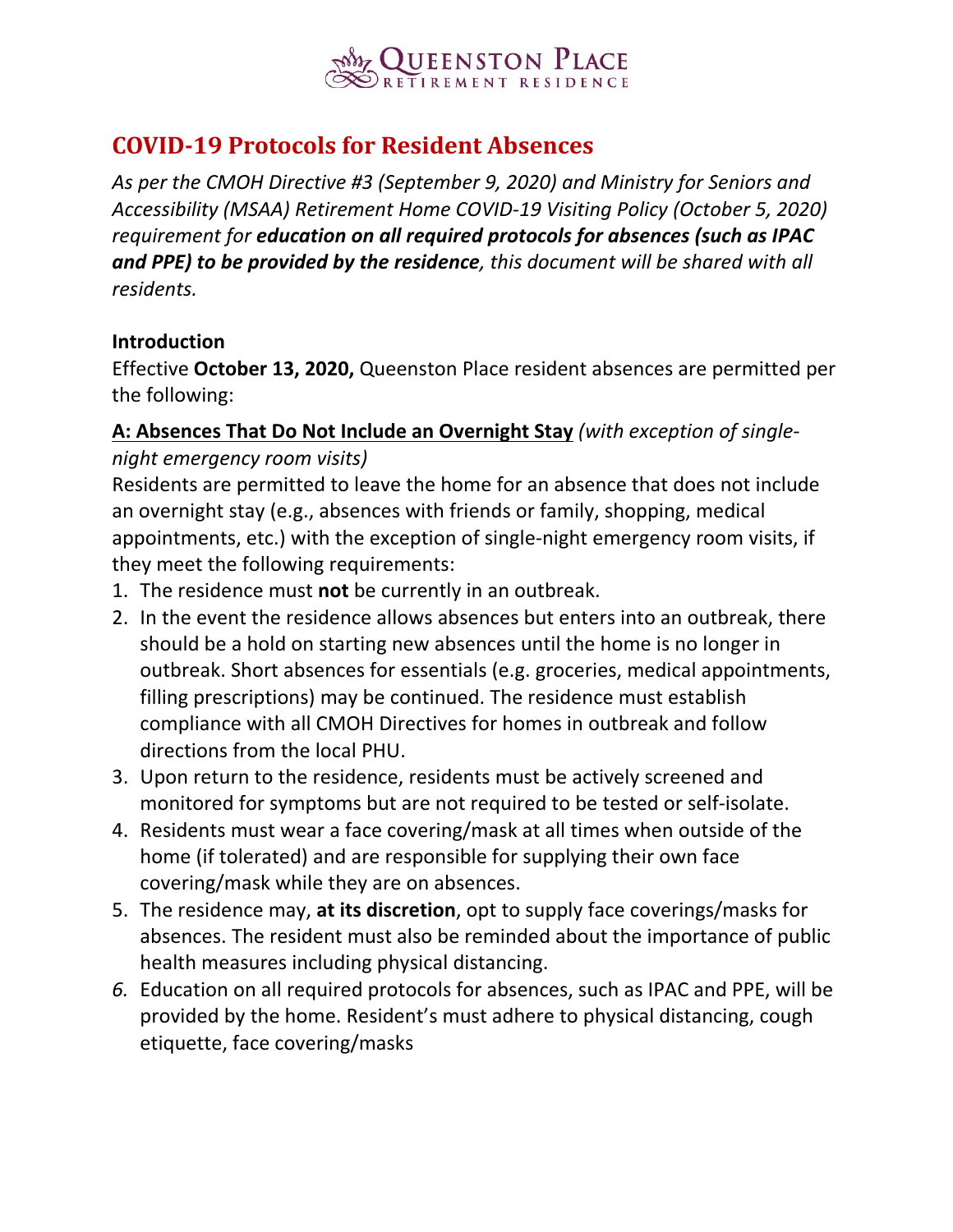# **OUEENSTON PLACE**

7. Further restrictions related to resident absences will be imposed on homes in communities identified under **Alert or High Alert status**. Retirement home residents may be permitted to leave the home for **essentials** (e.g., groceries, medical appointments, filling prescriptions), with the exception of also being permitted to leave for **single-night emergency room visits**. They must also meet the screening, face covering/masking, physical distancing and education requirements outlined above.

# **B: Absences That Include an Overnight Stay**

A resident may leave for an absence that includes **at least one overnight stay** if the residence meets the following requirements:

- 1. The residence must **not** be currently in an **outbreak**.
	- In the event the residence allows absences but enters into an outbreak, there should be a hold on starting new absences until the home is no longer in outbreak. Homes must establish compliance with all CMOH Directives for homes in outbreak and follow directions from the local PHU. *Signage will be placed on the main doors.*
- 2. The residence is in a community that has **NOT** been identified under **Alert or High Alert** status.
- 3. Residents must wear a face covering/mask at all times when outside of the home (if tolerated) and are responsible for supplying their own face covering/mask while they are on absences. The residents will supply masks for medical appointments if required. The resident must also be reminded about the importance of public health measures including physical distancing.
- 4. Education on all required protocols for short absences, such as IPAC and PPE, will be provided by the home to the resident prior to their absence. *Please inform nursing of all medical appointments.*
- 5. Upon return to the home, residents **must self-isolate for 14 days under Droplet and Contact Precautions,** but are not required to be tested upon reentry to the home.
- 6. Residents who are self-isolating for 14-days following an overnight stay **may not receive general visitors, leave the home for short absences or for overnight stays**.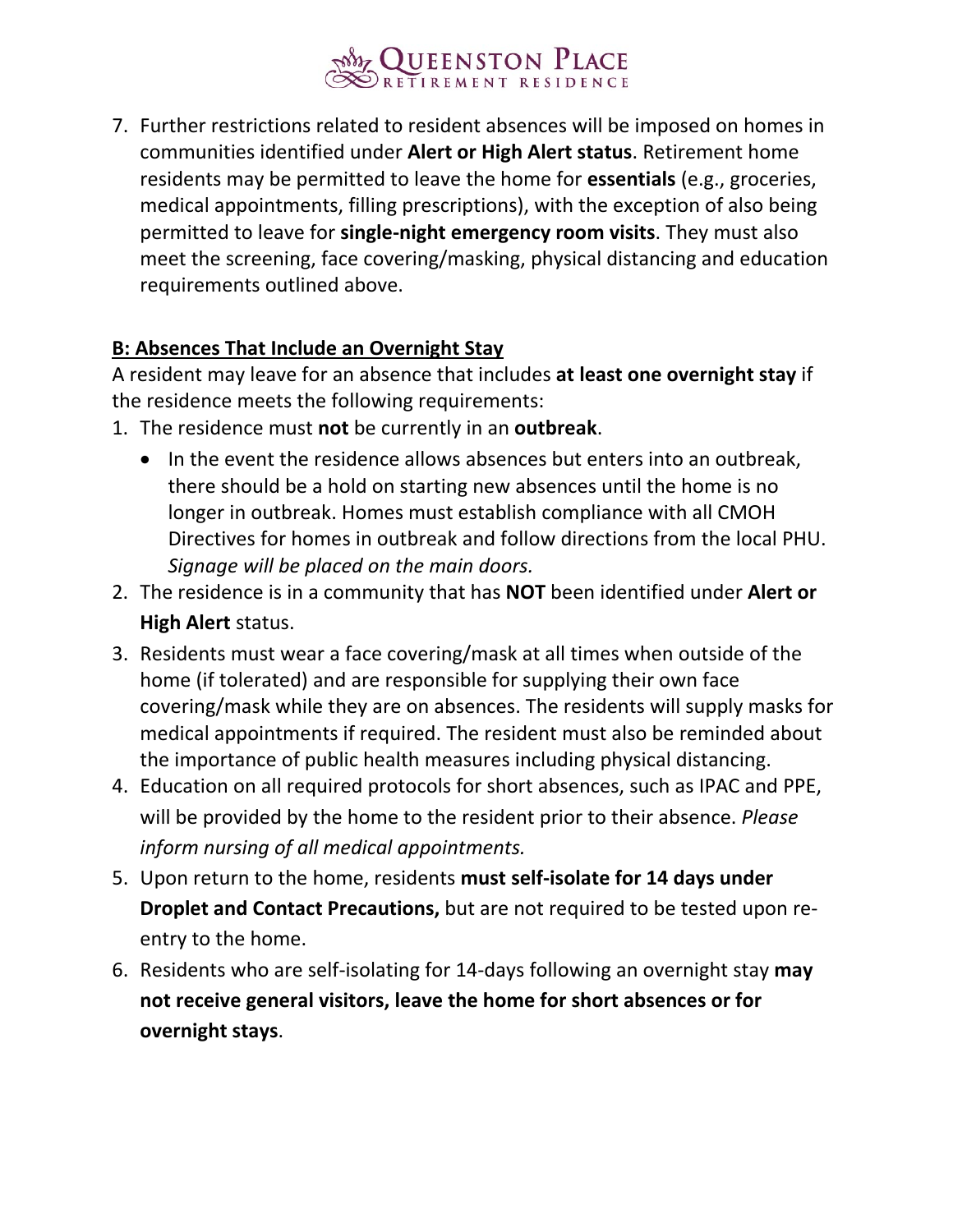

For residents that leave the home for an **out-patient visit**, the residence will provide a mask. The resident must wear a mask while out, if tolerated and be screened upon their return, but does not need to be self-isolated.

#### **If the Residence Enters into an Outbreak – Absence in Hospital**

Per Directive #3, in the **event of an outbreak** where residents cannot be placed in other areas of the residence that are not part of the declared outbreak area, or there are other exceptional circumstances (e.g., resident safety, advice from local public health unit), temporary short-stay in hospital may be considered for residents to support outbreak management and IPAC measures under certain parameters.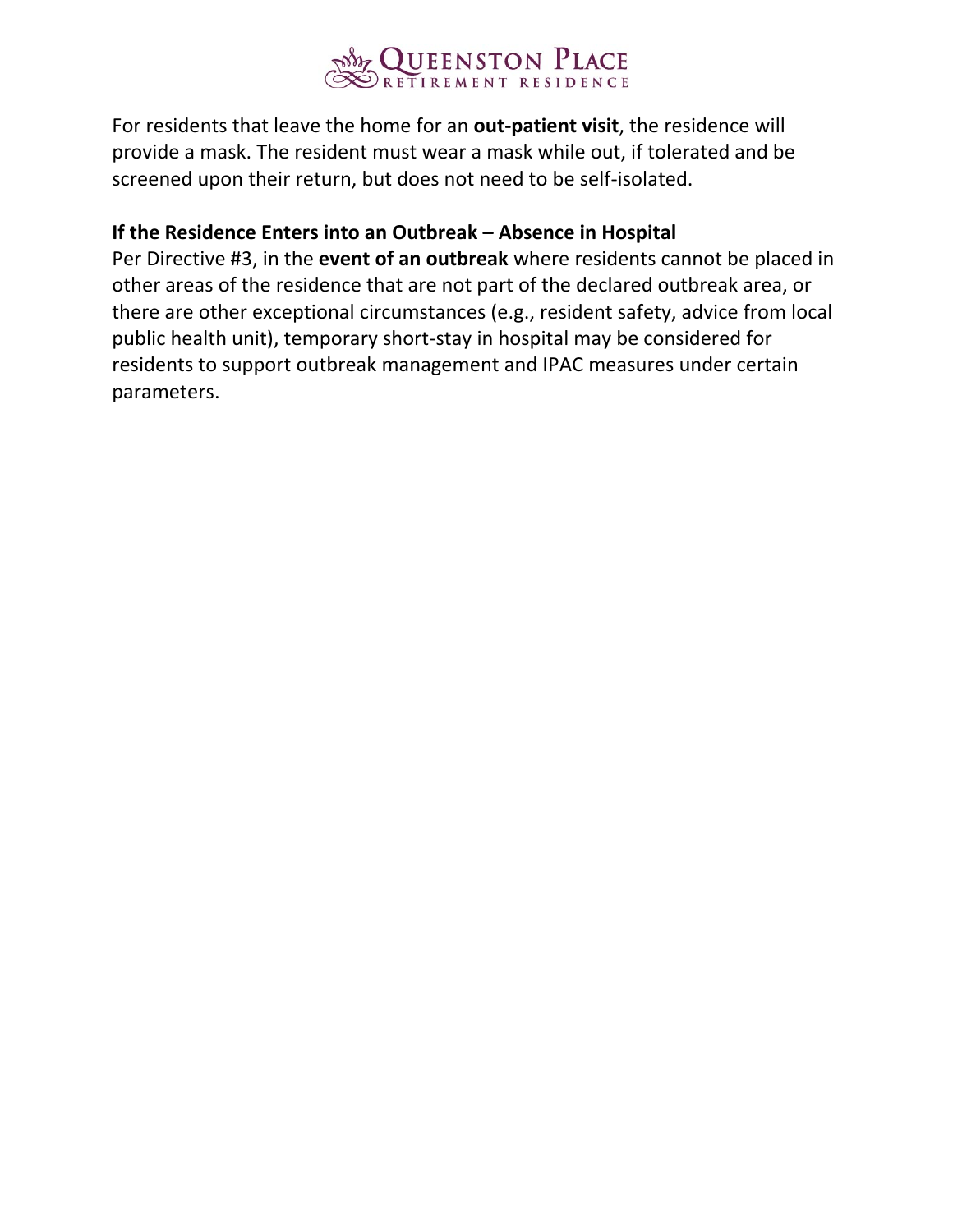

#### **Appendix A - Symptoms List**

Source: Ministry of Health COVID-19 Reference Document for Symptoms (September 21, 2020) http://www.health.gov.on.ca/en/pro/programs/publichealth/coronavirus/docs/2019 reference doc symptoms.pdf

#### Ministry of Health

# **COVID-19 Reference Document for Symptoms**

#### Version 7.0 - September 21, 2020

When assessing for the symptoms below the focus should be on evaluating if they are new, worsening, or different from an individual's baseline health status (usual state). Symptoms should not be chronic or related to other known causes or conditions (see examples below).

#### Common symptoms of COVID-19 include:

- Fever (temperature of 37.8°C/100.0°F or greater)
- Cough (that is new or worsening (e.g. continuous, more than usual if chronic cough) including croup (barking cough, making a whistling noise when breathing)
	- o Not related to other known causes or conditions (e.g., chronic obstructive pulmonary disease)
- Shortness of breath (dyspnea, out of breath, unable to breathe deeply, wheeze, that is worse than usual if chronically short of breath)
	- o Not related to other known causes or conditions (e.g., chronic heart failure, asthma, chronic obstructive pulmonary disease)

#### Other symptoms of COVID-19 can include:

- Sore throat (painful swallowing or difficulty swallowing)
	- o Not related to other known causes or conditions (e.g., post nasal drip, gastroesophageal reflux)
- Rhinorrhea (runny nose)
	- o Not related to other known causes or conditions (e.g., returning inside from the cold, chronic sinusitis unchanged from baseline)
- **Nasal congestion** (stuffy nose)
	- o Not related to other known causes or conditions (e.g., seasonal allergies)

Refer to link above for full list of typical and atypical signs and symptoms.

### **Appendix B - How to Put on/Take off a Mask**

#### See last two pages.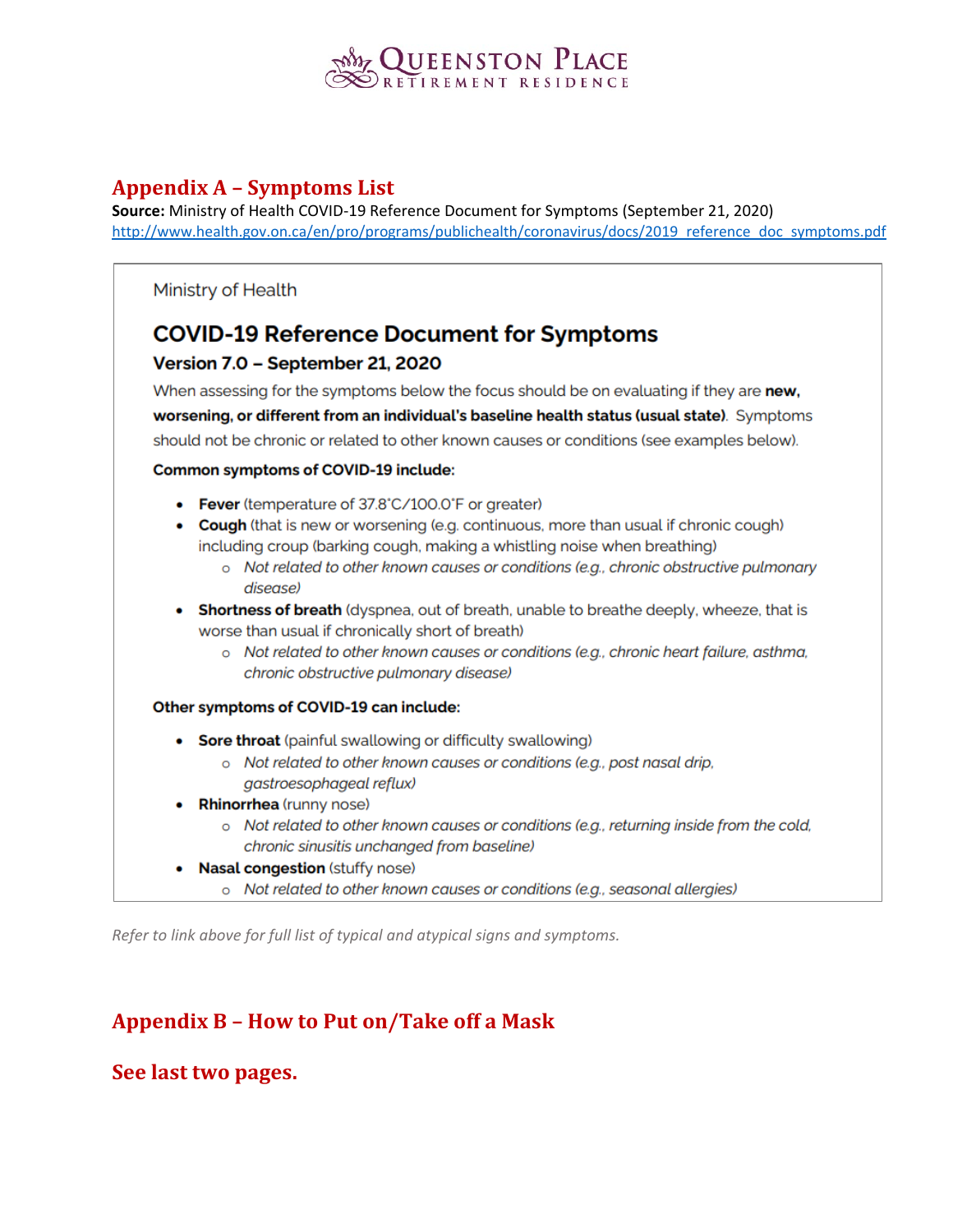



*World Health Organization* **[\(Non-Medical Fabric Mask\)](https://www.who.int/images/default-source/health-topics/coronavirus/clothing-masks-infographic---(web)-logo-who.png?sfvrsn=b15e3742_1)** *\*Poster modified to 2 metres*